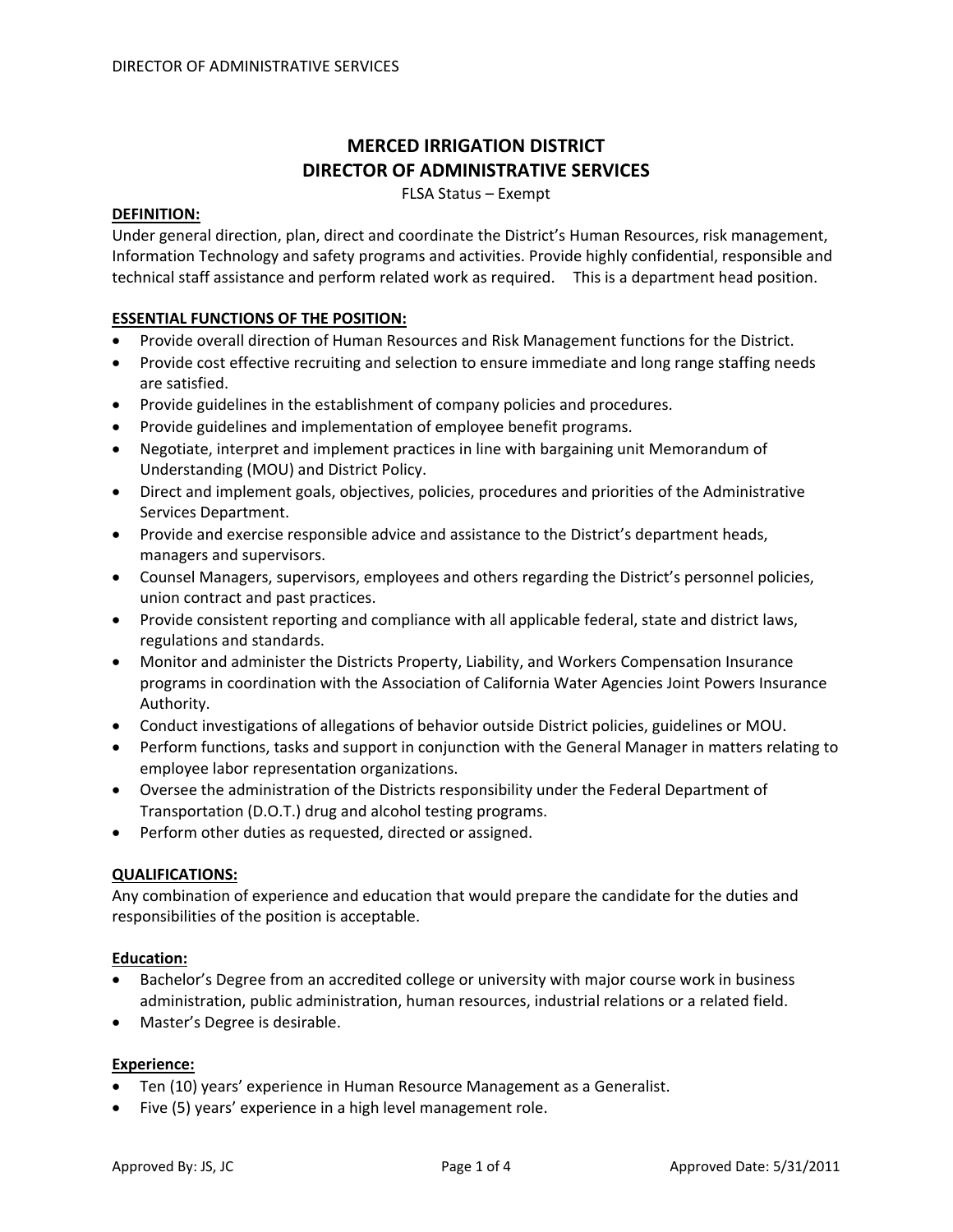• Senior Professional in Human Resources (SPHR) Certification a plus.

### **Ability to:**

- Exercise leadership, authority, and management tactfully and effectively.
- Plan, organize, direct, coordinate and supervise functions and activities of the Administrative Services Department to achieve efficient operations and meet service goals.
- Negotiate bargaining agreements and help interpret labor contracts.
- Represent the District at personnel‐related hearings and investigations.
- Study legislation, arbitration decisions, and collective bargaining agreements to assess industry trends.
- Ensure prompt and proper response to public concerns and complaints.
- Communicate effectively both orally and in writing. Work cooperatively with staff, employees, and employee organizations.
- Handle confidential information appropriately.
- Current working skills and knowledge of the HR Management Software systems as well as spreadsheet and word processing software programs.
- Maintain records, analyze data, and compile comprehensive technical reports and make recommendations concerning personnel‐related data such as hires, transfers, performance appraisals, and absenteeism rates.
- Represent District policies, programs and services effectively with employees, contractors, representatives of other agencies and the public.
- Operate a computer terminal/microcomputer to access varied data bases and applicable software.
- Understand and carry out oral and written instructions.
- Communicate effectively orally and in writing.
- Deal tactfully and courteously with the public.
- Initiate and maintain effective safety practices that relate to the nature of the work.
- Supervise, train and evaluate assigned staff.
- Organize, schedule and coordinate work.
- Operate a vehicle observing legal and defensive driving practices.
- Establish and maintain effective relationships with those contacted in the course of work.

#### **Knowledge of:**

- Modern principles, practices and methods of human resources management, recruitment, examining, job classification, pay, training, equal employment opportunity, employee relations and office management.
- Organizational and administrative structure(s) and operations.
- Research and evaluation methodologies.
- Advanced mathematics and statistics.
- Advanced principles and practices of public or private administration, safety, risk management, human resources and labor negotiations.
- Laws, rules, ordinances, and legislative processes of agencies controlling local government functions, programs and operations.
- Principles of management, supervision, training, personnel administration, and analytical procedures.
- English grammar, composition, word usage, punctuation and spelling at an advanced level.
- Common public relations courtesies, practices and techniques.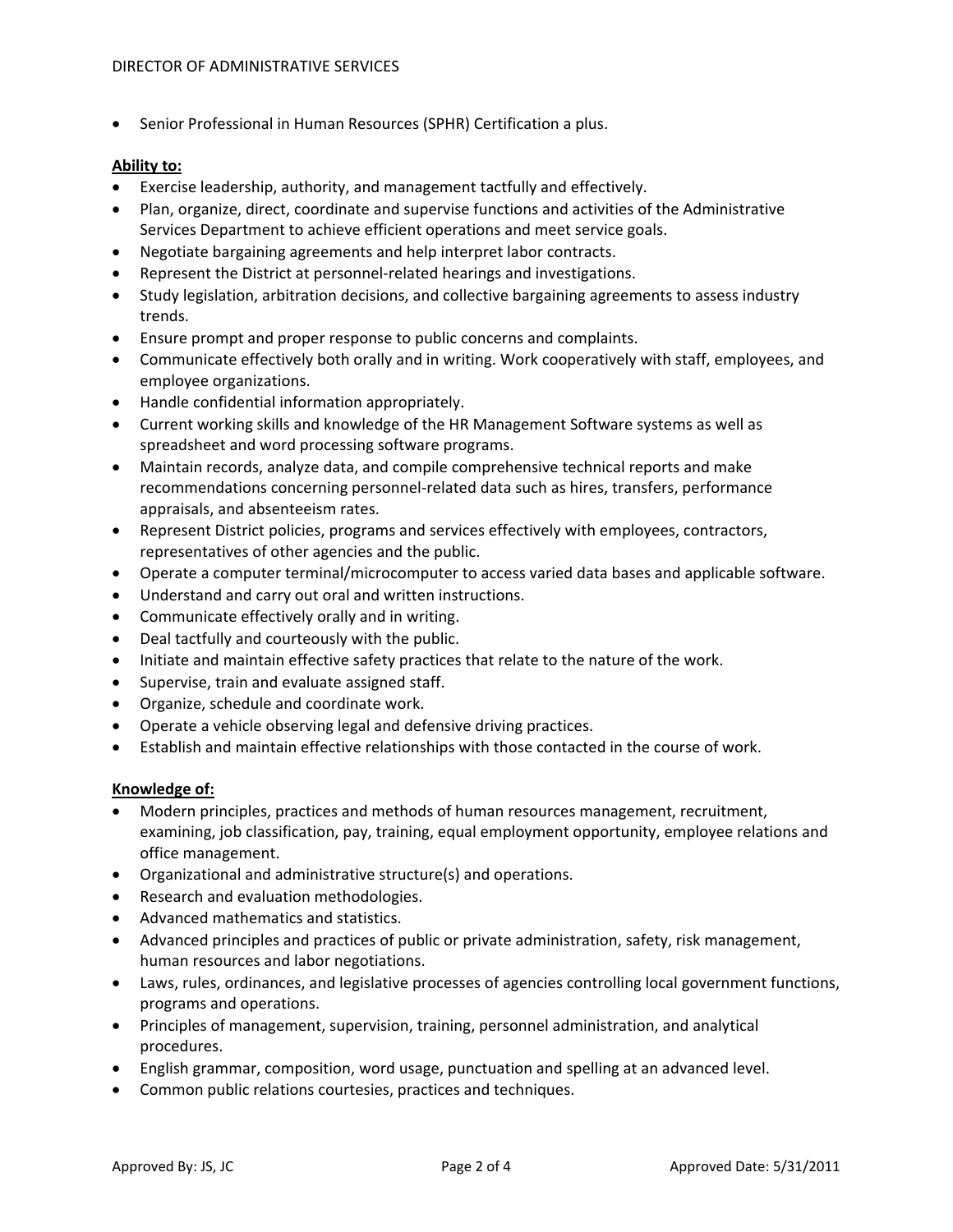• Applicable safety precautions and procedures.

## **Necessary Special Requirements:**

- PHR or SPHR Certification from the Society for Human Resource Management and/or CLRP Certification from the National Public Employer Labor Relations Association is required or to be acquired. The candidate will attain a proper qualifying certification in a timely manner and the required certification to be kept current on an annual basis.
- Must file a Statement of Economic Interests in compliance with Government Code Section 8100.
- Must complete a two hour Ethics training course every two years in compliance with California AB 1234.
- Must complete two hours of Sexual Harassment training every two years in compliance with California AB 1825.
- A valid California Class C Driver License and the ability to maintain insurability under the District's vehicle insurance program.
- Abide by all District policies, guidelines and rules.

## **ENVIRONMENTAL FACTORS:**

- Exposure to the sun: 10% or less work time spent outside a building and exposed to the sun.
- Irregular or extended work hours: Occasionally required to change working hours or work overtime.
- Work performed in an office environment

The physical demands described here are representative of those that must be met by an employee to successfully perform the essential functions of this job. Reasonable accommodations may be made to enable individuals with disabilities to perform the essential functions:

## **ESSENTIAL MENTAL ABILITIES:**

- Exercise independent judgment.
- Self directing and organized.
- Reason objectively.
- Assess, project and plan work activities on a daily and weekly basis.
- Interpret state/ federal/agency regulations.
- Document concisely, accurately and timely.
- Handle a variety of duties which may be interrupted or changed by immediate circumstances.